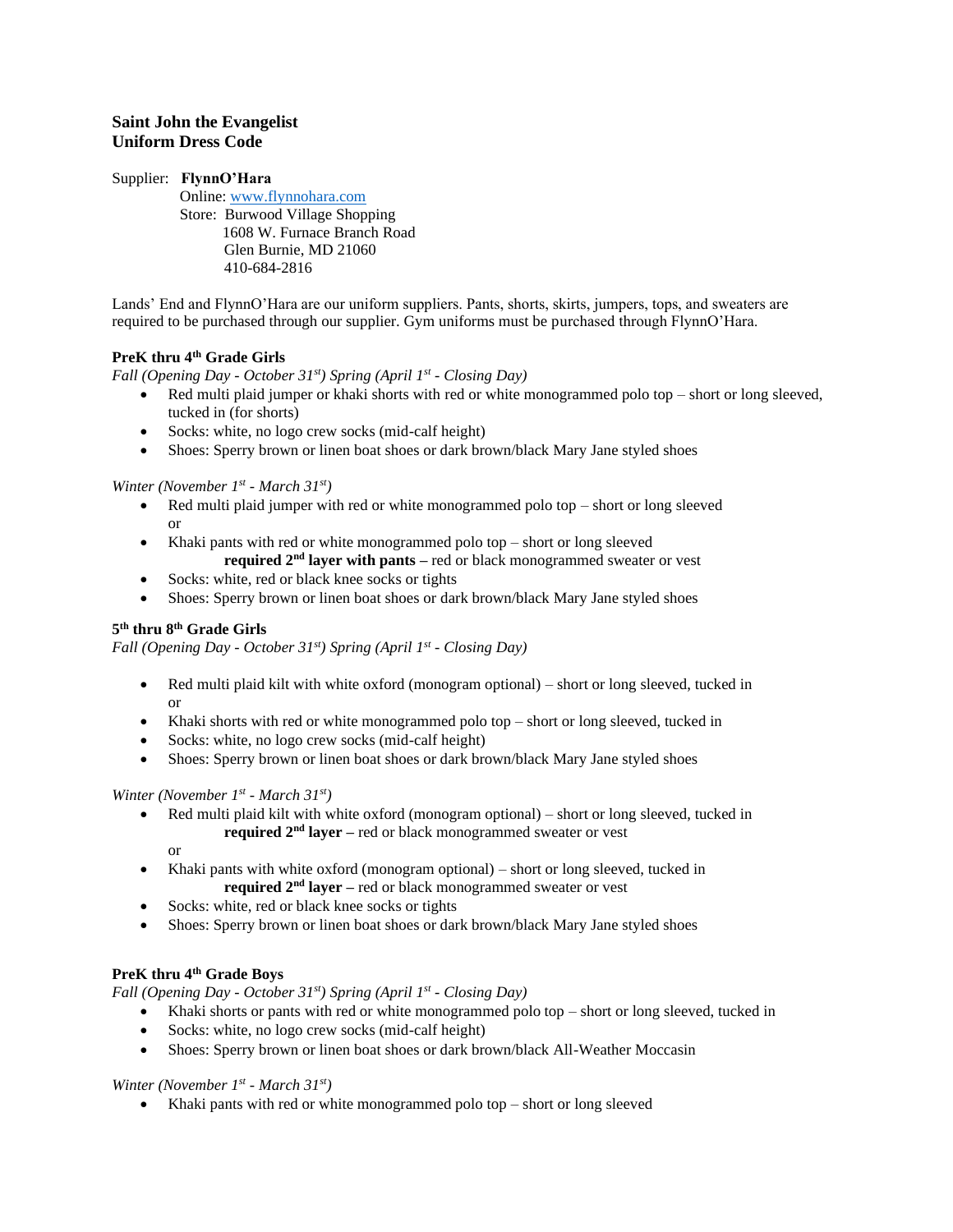### **required 2nd layer with pants** – red or black monogrammed sweater or vest

- Socks: white, no logo crew socks (mid-calf height)
- Shoes: Sperry brown or linen boat shoes or dark brown/black All-Weather Moccasin

#### **5 th thru 8th Grade Boys**

*Fall (Opening Day - October 31st) Spring (April 1st - Closing Day)*

- Khaki shorts or pants with red or white monogrammed polo top short or long sleeved, tucked in
- Belt: plain brown or black leather or ribbon belt with school logo
	- o Until further notice, students will not wear a belt.
- Socks: white, no logo crew socks (mid-calf height)
- Shoes: Sperry brown or linen boat shoes or dark brown/black All-Weather Moccasin

*Winter (November 1st - March 31st)*

- Khaki pants with white oxford (monogram optional) short or long sleeved, tucked in
- **required 2nd layer** red or black monogrammed sweater or vest
- Tie: traditional or bow
	- o Until further notice, students will not wear a tie.
- Belt: plain brown or black leather or ribbon belt with school logo
- o Until further notice, students will not wear a belt.
- Socks: white, no logo crew socks (mid-calf height)
- Shoes: Sperry brown or linen boat shoes or dark brown/black All-Weather Moccasin

### **\*\*If students are required to wear masks, they must be solid color blue, black, white or gray. Free from any logo other than Saint John. No gaiters are allowed.**

#### **Monday Dress Code**

- To bring attention to our scriptural theme for the school year, students may wear the official t-shirt on Mondays throughout the school year. These are distributed at the beginning of the school year.
- During winter months, the t-shirt must be worn with jeans or khaki pants. (No shorts or sweatpants)
- During the spring and summer months, the shirt can be worn with jeans, khaki pants, khaki shorts or SJE gym shorts.
- If a student would like to wear a second layer, the SJE school gym sweatshirt or school sweater must be worn.
- Footwear for both seasons must be sneakers (no light up sneakers) or uniform shoes only, and white crew socks (no logo).

**PE Uniforms for all students** – Need to purchase through Flynn O'Hara.

- Grey t-shirt with school logo
- Navy mesh shorts with school logo
- Navy sweatpants with school logo
- Grey sweatshirt with school logo
- Socks white crew (no logo)
- Sneakers must be worn to participate in PE activities. Please no light up shoes.

The second layer for PE days is the uniform sweatshirt only.

#### **Additional Information**

- Colored and/or decorated white t-shirts are not permitted under uniform shirts.
- Skirts and shorts must be worn past the fingertips.
- Hats/caps may not be worn inside any building.
- No flip flops or sandals may be worn to school.
- Complete uniforms, with shirts neatly tucked in and buttoned, are to be worn every day, except for the day on which a student has Physical Education or on Mondays.